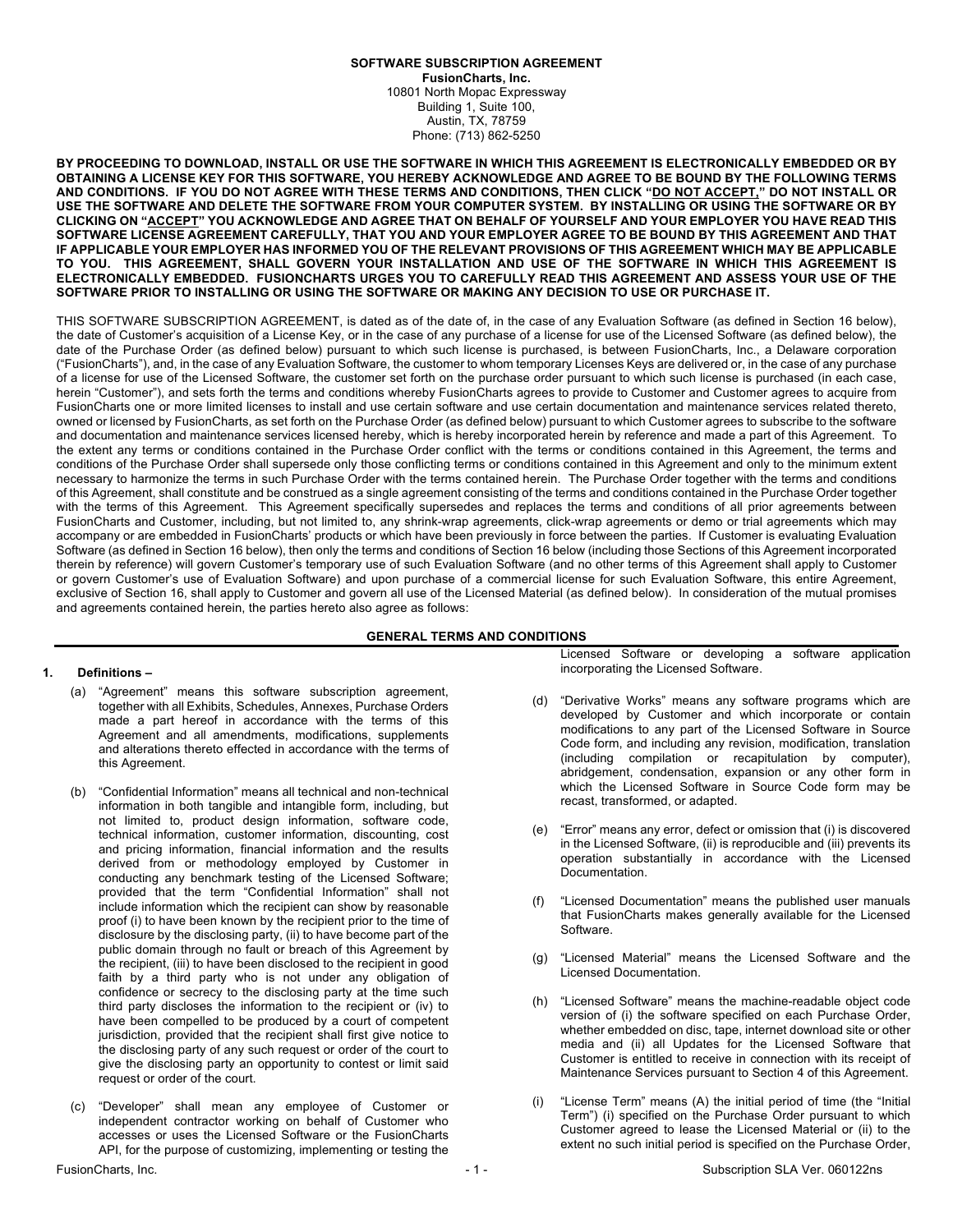a one-year period of time, in each case commencing on the Effective Date and (B) all subsequent renewals and extensions thereof effected in accordance with the terms of this Agreement (each, a "Renewal Term").

- (j) "Maintenance Services" means the technical support services provided by FusionCharts pursuant to Section 4 hereof.
- (k) "Named Application" means any application, program, or software product that is developed by Customer and set forth on a Purchase Order.
- (l) "Packaged Software Product" refers to a single software application or suite of commercial software applications built to be used by clients or customers of Customer or any other business or consumer end user and is installed on such end user's premises (and not deployed as a SaaS or cloud-hosted application).
- (m) "Purchase Order" means (i) FusionCharts' standard price quote, purchase order, order form or purchase confirmation (including any purchase confirmation delivered electronically through an online store owned or controlled by FusionCharts or its subsidiaries), as such document may be amended, supplemented or modified from time to time in accordance with this Agreement or (ii) any other non-FusionCharts price quote, purchase order, order form or purchase confirmation delivered by Customer to FusionCharts but solely to the extent permitted by and delivered in accordance with Section 15.
- (n) "Source Code" means, computer programming code or any computer instructions necessary to compile the Licensed Software.
- (o) "Update" means any revision, enhancement, improvement or modification to or programming fix for the Licensed Software or Licensed Documentation which FusionCharts makes generally available, incorporates into and makes a part of the Licensed Software or Licensed Documentation and does not separately price or market.

### **2. LICENSE** –

- (a) **Use** Subject to the terms and conditions of this Agreement including, but not limited to the applicable licensing restrictions set forth in Section 2(b) below, and subject further to Customer's full compliance herewith and according to the scope, time period and other terms indicated on the applicable Purchase Order delivered in connection with this Agreement, FusionCharts hereby grants Customer and Customer hereby accepts from FusionCharts, a limited, non-exclusive and non-transferable right and license during the License Term to install the Licensed Software on computer hardware that is owned or operated by or on behalf of Customer and to access, use, copy, modify or create Derivative Works from the Licensed Material subscribed to by Customer in accordance with the applicable restrictions and conditions contained in this Agreement and to copy the Licensed Material as permitted by this Agreement; provided, that in no event shall Customer create any Derivative Work that is competitive with or offers substantially the same functionality as the Licensed Software or any other product or software application commercially offered by FusionCharts. Customer's right to use the Licensed Material shall extend to use by third parties under written agreement with Customer to provide outsourcing services for Customer's own internal business operations; provided, that (i) such third parties have agreed to abide by the terms of this Agreement and (ii) Customer shall remain primarily liable for all acts and omissions by such third parties. Upon expiration of the License Term this Agreement and all rights and licenses granted under this Agreement shall automatically terminate.
- (b) **License Usage and Restrictions**  Customer acknowledges and agrees that, as between Customer and FusionCharts, FusionCharts or its subsidiaries owns and shall continue to own all right, title, and interest in and to the License Material, including associated intellectual property rights under copyright, trade secret, patent, or trademark laws. This Agreement does

not grant Customer any ownership interest in or to the Licensed Material, but only a limited right and license to install and use the License Software and to use the Licensed Materials in accordance with the terms of this Agreement and each applicable Purchase Order. Customer further acknowledges and agrees that the license granted hereunder shall expire automatically upon expiration or termination of the License Term and the restrictions applicable to Customer's installation and use of the License Software will vary according to the type of Licensed Software purchased by Customer and the type of license purchased by Customer. One or more of the restrictions set forth in this Section 2 may apply to the Licensed Software depending upon the type of licensed purchased and the terms contained in the applicable Purchase Order relating to the Licensed Software. Customer is encouraged to carefully review all terms and restrictions contained in this Section 2 and each Purchase Order. Customer hereby agrees to the following license restrictions and conditions applicable to the Licensed Software as set forth in the Purchase Orders delivered by Customer under this Agreement:

- (i) For all Licensed Software made generally available by FusionCharts and licensed hereunder by Customer on a "Basic License" basis, Customer may designate one (1) Developer in Customer's organization (the "Named Developer") per license (with no right to transfer to another Developer) who shall have the right to test, implement, customize and create Derivative Works from the Licensed Software in order to incorporate the Licensed Software in no more than one (1) Named Application, provided that such Named Application (a) is solely an on-premise installation (not a SaaS or cloud-hosted application), and (b) be used for Customer's internal business purposes only and cannot be distributed to any person, or entity outside of the Customer's organization, whether for or without a fee;
- (ii) For all Licensed Software made generally available by FusionCharts and licensed hereunder by Customer on a "Pro License" basis, Customer may install and operate such Licensed Software on a network to be used concurrently on different computers by up to five (5) Named Developers per license purchased by Customer (which may be transferred to other Developers within Customer's organization upon prior written notice to FusionCharts) who shall have the right to test, implement, customize and create Derivative Works from the Licensed Software in order to incorporate the Licensed Software in no more than one (1) Named Application, provided that such Named Application (a) may be an on-premise installation or a SaaS or cloud-hosted application, and (b) may only be used for Customer's internal business purposes only and cannot be distributed to any person, or entity outside of the Customer's organization, whether for or without a fee. Subject to Section 2(c) below, Customer shall be entitled to receive the Licensed Software in Source Code form;
- (iii) For all Licensed Software made generally available by FusionCharts and licensed hereunder by Customer on an "Enterprise License" basis, Customer may install and operate such Licensed Software on a network to be used by up to ten (10) Named Developers per license purchased by Customer (which may be transferred to other Developers within Customer's organization upon prior written notice to FusionCharts) who shall have the right to test, implement, customize and create Derivative Works from the Licensed Software in order to incorporate the Licensed Software in no more than one (1) Named Application, provided that such Named Application is either (a) an on-premise installation or a SaaS or cloud-hosted application used for Customer's internal business purposes only and cannot be distributed to any person, or entity outside of the Customer's organization, whether for or without a fee, or (b) distributed as a Packaged Software Product that is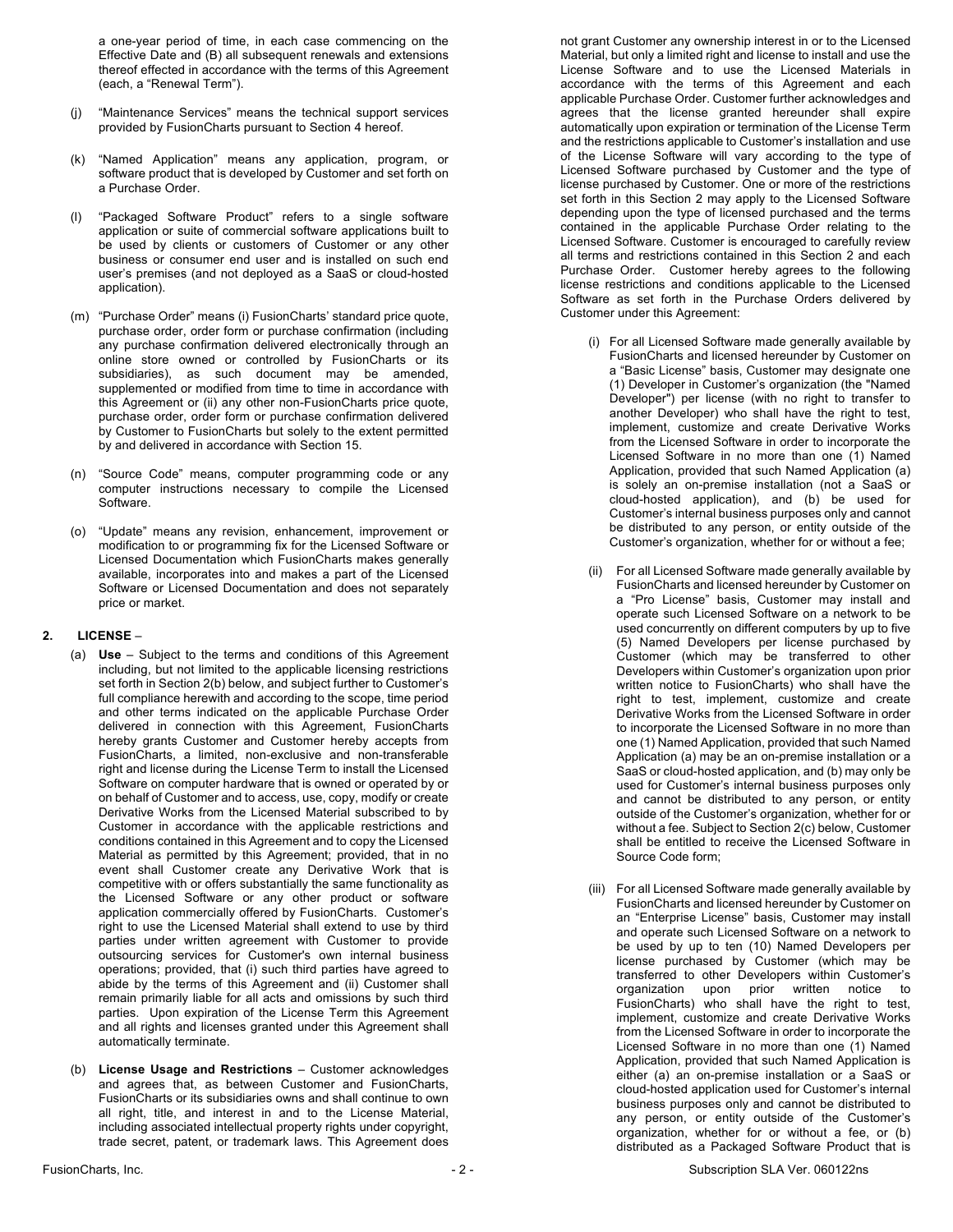embedded as part of Customer's software product. Subject to Section 2(c) below, Customer shall be entitled to receive the Licensed Software in Source Code form;

- (iv) For all Licensed Software made generally available by FusionCharts and licensed hereunder by Customer on an "Enterprise Plus License" basis, Customer may install and operate such Licensed Software on a network to be used by the number of Named Developers per license as set forth in a Purchase Order (which may be transferred to other Developers within Customer's organization upon prior written notice to FusionCharts) who shall have the right to test, implement, customize and create Derivative Works from the Licensed Software in order to incorporate the Licensed Software in the number of Named Applications set forth in the applicable Purchase Order, provided that such Named Applications are either (a) an on-premise installation or a SaaS or cloud-hosted application used for Customer's internal business purposes only and cannot be distributed to any person, or entity outside of the Customer's organization, whether for or without a fee, or (b) distributed as a Packaged Software Product that is embedded as part of Customer's software product. Subject to Section 2(c) below, Customer shall be entitled to receive the Licensed Software in Source Code form; and
- (v) For all Licensed Software made generally available by FusionCharts and licensed hereunder by Customer on a "per-developer" basis, Customer may install and operate such Licensed Software on any number of physical servers or virtual servers or install and use any number of instances of the Licensed Software but Customer shall not access and use such Licensed Software by more than the one (1) Named Developer per license purchased by Customer.

Each license is bound to the Named Application set forth on the applicable Purchase Order and may not be reused on other applications, programs or software products. In no event may a Packaged Software Product be distributed as a SaaS or cloud-hosted application.

(c) **Additional Terms Governing Source Code** – The following additional terms and conditions contained in this Section 2(c) shall apply to all Licensed Software licensed to Customer by FusionCharts that include a right to receive the Licensed Software in Source Code form:

Customer may make modifications, enhancements, Derivative Works and/or extensions to such Source Code; provided however Customer shall not grant, either expressly or impliedly, any rights, title, interest, or licenses to any such modifications, enhancements, Derivative Works and/or extensions to any third party. Customer hereby agrees to assign all right, title and interest in and to such modifications, enhancements, Derivative Works and/or extensions that may be made to the licensed Source Code to FusionCharts. Customer shall not distribute any portion of the Licensed Software in Source Code form, or any modification, enhancement, Derivative Work and/or extension thereto, in Source Code form.

(ii) The Source Code is provided to the Customer for the purpose of modification, education and troubleshooting. Under no circumstances shall any portion of the Source Code be distributed, disclosed or otherwise made available to any third party without the express, prior written consent of FusionCharts. Under no circumstances may the Licensed Software in Source Code form be used in whole or in part, as the basis for creating a product that provides the same or similar, or substantially the same or similar, functionality as any FusionCharts product, FusionCharts' affiliates' product or that competes in any manner with FusionCharts products or FusionCharts' affiliates' products.

- (d) **Copies & Disaster Recovery** -- Customer may make a reasonable number of back-up archival copies of the Licensed Software. In the event of any outage that results in the complete failure of the computer system upon which Customer has installed the Licensed Software, Customer's right to use the Licensed Software shall include, during the pendency of such outage, the temporary right to use the Licensed Software in a replacement computing environment substantially similar to the original computing environment upon which the Licensed Software was installed immediately prior to such outage. Customer shall reproduce all confidentiality and proprietary notices on each of the copies permitted hereunder and maintain an accurate record of the location of each of the copies. Customer shall not otherwise copy or duplicate the Licensed Material. Customer shall not reverse engineer, disassemble, translate, modify, adapt, or decompile the Licensed Material or apply any procedure or process to the Licensed Material in order to ascertain, derive, and/or appropriate the source code or source listings for the Licensed Software or any trade secret or other proprietary information contained in the Licensed Software.
- (e) **Renewal of License**  Upon expiration of the Initial Term and each Renewal Term, all licenses granted under this Agreement shall automatically renew for an additional 12-month Renewal Term and FusionCharts will invoice Customer at the then-current subscription-based list price for such additional License Term unless FusionCharts or its authorized representatives are notified by Customer in writing at least thirty (30) days prior to the expiration of the Initial Term or then-current Renewal Term, as applicable, that Customer will not renew the licenses granted hereunder for another Renewal Term.
- (f) **Other Services**  All licenses and Maintenance Services purchased by Customer in respect of the Licensed Material shall be governed by this Agreement, together with the applicable Purchase Orders delivered hereunder. Unless otherwise agreed by the parties in writing, all other services purchased by Customer in respect of the Licensed Software, if any, including implementation services, training services and professional services (collectively, "Ancillary Services"), shall be governed solely by a separate written mutually acceptable services agreement entered into by the parties or, in the absence of such agreement, FusionCharts' standard professional services agreement, and acceptance of the Licensed Material shall not be contingent upon Customer's acceptance of any such Ancillary Services.

## **3. DELIVERY AND PAYMENT TERMS** –

- (a) **Delivery** All Licensed Material shall be delivered by FusionCharts to Customer via electronic delivery using a secure internet download site. Ownership of the all licenses purchased hereunder and risk of loss for the related Licensed Materials shall be deemed to have passed to Customer once FusionCharts has made the Licensed Material available for download by Customer, notified Customer of the availability of the Licensed Material for download and provided Customer with all License Keys necessary for the installation and operation of the Licensed Software.
- (b) **Payment** -- Upon delivery of a Purchase Order by Customer, FusionCharts shall deliver an invoice to Customer specifying the subscription license fees payable for the Initial Term. Each year thereafter during the License Term FusionCharts shall invoice Customer for all renewal subscription fees due in respect of each Renewal Term. Customer shall pay all license fees specified in each invoice within thirty (30) days of Customer's receipt of such invoice. In the event that Customer elects to pay any fees due hereunder with a credit card, (i) Customer is required to provide FusionCharts with a valid form of credit card payment and to keep all such credit card information current and accurate in respect of all renewal fees, (ii) Customer shall promptly notify FusionCharts if its credit card has changed or has been declined and (iii) Customer hereby consents to FusionCharts automatically processing and charging all fees due by Customer hereunder, including all renewal subscription fees, to the credit card submitted by Customer. All fees payable by Customer in respect of any Ancillary Services may be separately invoiced.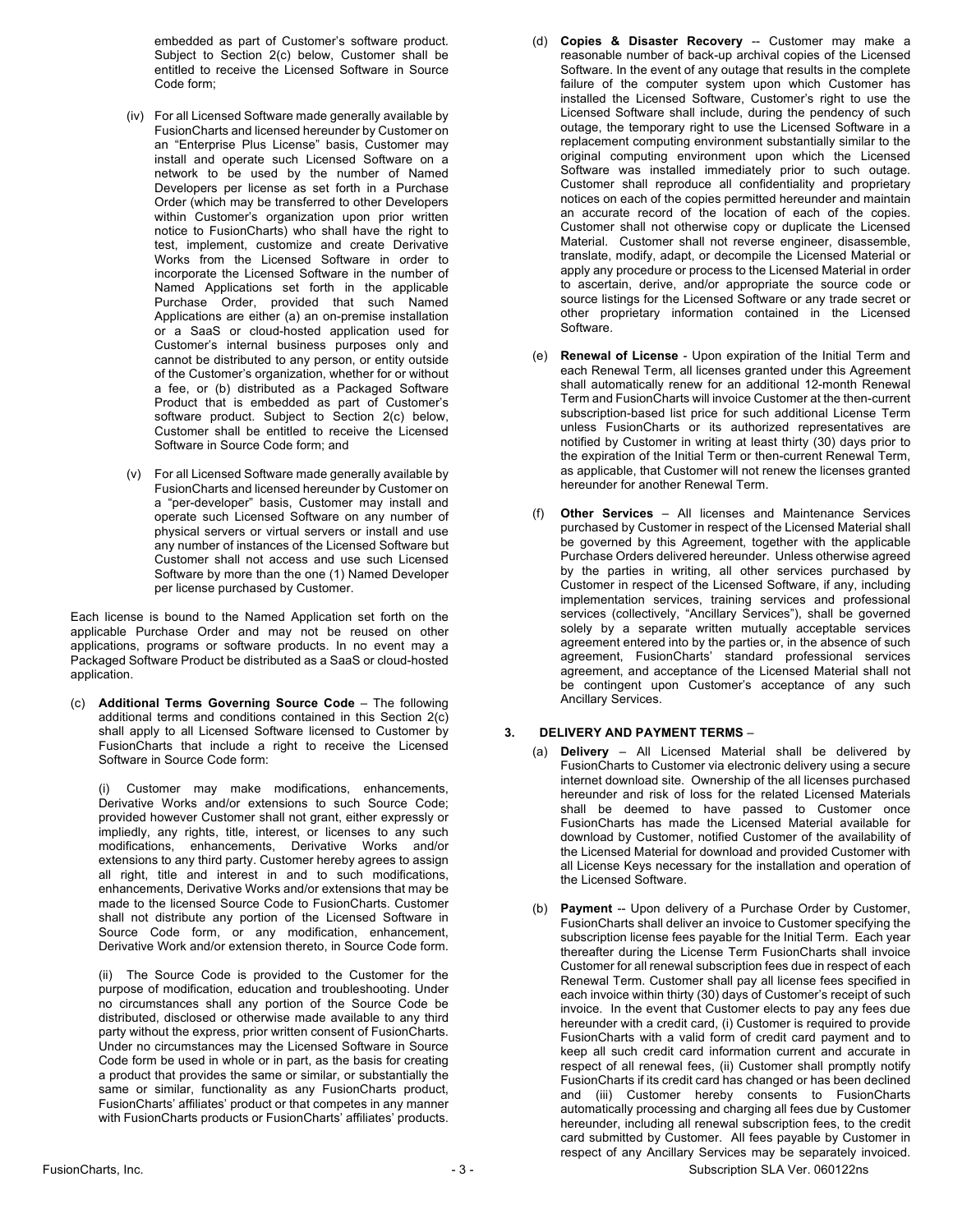Customer's payment obligation with respect to all license fees owing hereunder shall be independent of the provision of Ancillary Services, whether or not such Ancillary Services are separately invoiced. Any late payment of any amount owing hereunder shall accrue interest at a rate equal to the lesser of (i) 15% per annum and (ii) the maximum rate permitted by law.

(c) **Taxes** – All payments referred to in this Agreement are exclusive of value added tax, sales tax and any other applicable taxes, duties or imposts which (with the exception only of those based on FusionCharts' income) shall also be payable by Customer in accordance with applicable law.

**4. MAINTENANCE** – FusionCharts does not warrant that the Licensed Software will operate error-free or may be used error-free. With respect to the Licensed Software specified in each Purchase Order, upon Customer's payment of the license fees associated with such Licensed Software, as specified in each Purchase Order, FusionCharts shall provide Maintenance Services for such Licensed Software during the License Term in accordance with this Section 4 and in accordance with the additional Maintenance Services terms specified in such Purchase Order. Maintenance Services is included in the subscription license fee and is not separately charged or invoiced. Maintenance Services includes problem determinations, reasonable problem resolutions, provisioning of software program temporary fixes and new releases. Maintenance Services shall also include any additional Maintenance Services terms specified in the Purchase Order pursuant to which Customer purchased a license to use the Licensed Software. Maintenance Services shall be provided in accordance with the additional Maintenance Services terms specified in such Purchase Order. Maintenance Services shall entitle Customer to receive, at no additional cost, all Updates.

**5. PROPRIETARY RIGHTS** – Customer shall not acquire, by virtue of this Agreement, any right or license other than as expressly provided herein. Customer shall not reproduce the Licensed Material or other confidential or proprietary information of FusionCharts, except as provided in this Agreement. All proprietary rights in and to the Licensed Material and all Evaluation Software (as defined in Section 16 below), all derivatives, translations, modifications, adaptations, improvements, enhancements or developments thereof and all confidential or proprietary information of FusionCharts, including without limitation, all rights under and with respect to patents, copyrights, trademarks and rights under the trade secret laws of any jurisdiction shall remain the sole property of FusionCharts or its applicable licensor, whether recognized by or perfected under applicable local law. Customer shall promptly notify FusionCharts of any infringement of FusionCharts' proprietary rights of which it becomes aware.

## **6. LIMITED WARRANTIES**

- (a) **Warranty -** FusionCharts warrants to Customer that during the first thirty (30) days of the Initial Term (the "Warranty Period") the Licensed Software shall perform substantially as described in the accompanying Licensed Documentation. FusionCharts does not warrant that (i) the Licensed Software will satisfy or may be customized to satisfy any of Customer's requirements or any other particular use or (ii) the use of the Licensed Software will be uninterrupted or error-free. Laws from time to time in force may imply warranties that cannot be excluded or can only be excluded to a limited extent. This Agreement shall be read and construed subject to any such statutory provisions.
- (b) **Remedies –** If (i) at any time during a License Term, the Licensed Software contains Errors which make the Licensed Software unable to perform substantially as described in the accompanying Licensed Documentation or (ii) during the Warranty Period, FusionCharts breaches the warranty set forth in clause (a) above, then Customer shall promptly notify FusionCharts of such Error or breach and FusionCharts shall (A) use all commercially reasonable efforts to correct such Error or breach within thirty (30) days of notification or (B) provide Customer within thirty (30) days of notification with a plan acceptable to Customer for correcting such Error or breach. If such Error or breach is not corrected or if an acceptable plan for correcting such Error or breach is not established within such thirty (30) day period, FusionCharts shall replace the defective

Licensed Software or, if not practicable, accept the return of the defective Licensed Software and refund to Customer the pro rata pre-paid amount for the remaining portion of the Initial Term or Renewal Term, as applicable. FusionCharts' obligations under this Section 6(b) shall be waived in the event such Error or breach is due to (I) any defect in or misconfiguration of the computer hardware upon which the Licensed Software is installed, (II) improper handling or use of the software media by Customer, or (III) an unauthorized alteration, revision or configuration of the Licensed Software or to Customer's computer system by Customer or its employees. Customer acknowledges that this Section 6(b) sets forth Customer's sole and exclusive remedy, and FusionCharts' and its authorized representatives' sole and exclusive liability, for any breach of warranty, Error or failure of the Licensed Software to function properly.

**(c) Disclaimer - EXCEPT AS EXPRESSLY PROVIDED IN THIS AGREEMENT, ALL WARRANTIES, REPRESENTATIONS, INDEMNITIES AND GUARANTEES WITH RESPECT TO THE LICENSED MATERIAL, WHETHER EXPRESS OR IMPLIED, ARISING BY LAW, CUSTOM, PRIOR ORAL OR WRITTEN STATEMENTS BY FUSIONCHARTS OR ITS AUTHORIZED REPRESENTATIVES OR OTHERWISE (INCLUDING, BUT NOT LIMITED TO ANY WARRANTY OF MERCHANTABILITY OR FITNESS FOR PARTICULAR PURPOSE) ARE HEREBY OVERRIDDEN AND DISCLAIMED.**

# **7. INDEMNITY**

- (a) **Indemnity** Subject to this Section 7 and Section 8 below, FusionCharts agrees to indemnify, defend and hold harmless Customer from and against all claims, damages, losses, liabilities and expenses (including, but not limited to, reasonable attorneys' fees) arising out of any claim by a third party asserting that the Licensed Material or any of Customer's use thereof, infringes upon any third party's patent, copyright or trademark, provided that (i) Customer promptly notifies FusionCharts in writing no later than thirty (30) days after Customer's notice of any potential claim, (ii) Customer permits FusionCharts to defend, compromise or settle the claim, and provided further that no settlement intended to bind Customer shall be made without Customer's prior written authorization and (iii) Customer gives FusionCharts all available information, reasonable assistance, and authority to enable FusionCharts to do so.
- (b) **Alternative Remedy** If a claim described in Paragraph 7(a) may or has been asserted, Customer will permit FusionCharts, at FusionCharts' option and expense, to (i) procure the right to continue using the Licensed Material, (ii) replace or modify the Licensed Material to eliminate the infringement while providing functionally equivalent performance or (iii) accept the return of the Licensed Material and refund to Customer the pro rata prepaid amount for the remaining portion of the Initial Term or Renewal Term, as applicable.
- **(c) Limitation** FusionCharts shall have no indemnity obligation to Customer hereunder if the violation or infringement claim results from (i) a correction or modification of the Licensed Material not provided by FusionCharts or its authorized representative, (ii) the failure to promptly install an Update, (iii) the combination of the Licensed Software with other non-FusionCharts software and (iv) continuing the allegedly infringing activity after receiving written notice of such infringement claim from FusionCharts.

**8. NO CONSEQUENTIAL DAMAGES - UNDER NO CIRCUMSTANCES WILL FUSIONCHARTS OR ITS AUTHORIZED REPRESENTATIVES BE LIABLE FOR ANY CONSEQUENTIAL, INDIRECT, SPECIAL, PUNITIVE, EXEMPLARY OR INCIDENTAL DAMAGES, WHETHER FORESEEABLE OR UNFORESEEABLE, BASED ON CLAIMS BY CUSTOMER OR ANY THIRD PARTY (INCLUDING, BUT NOT LIMITED TO, CLAIMS FOR LOSS OF DATA, GOODWILL, PROFITS, USE OF MONEY OR USE OF THE LICENSED MATERIAL, INTERRUPTION IN USE OR AVAILABILITY OF DATA, STOPPAGE OF OTHER WORK OR IMPAIRMENT OF OTHER ASSETS), ARISING OUT OF BREACH OF EXPRESS OR IMPLIED WARRANTY, BREACH OF CONTRACT, BREACH OF ANY INTELLECTUAL PROPERTY RIGHT, MISREPRESENTATION, NEGLIGENCE, STRICT**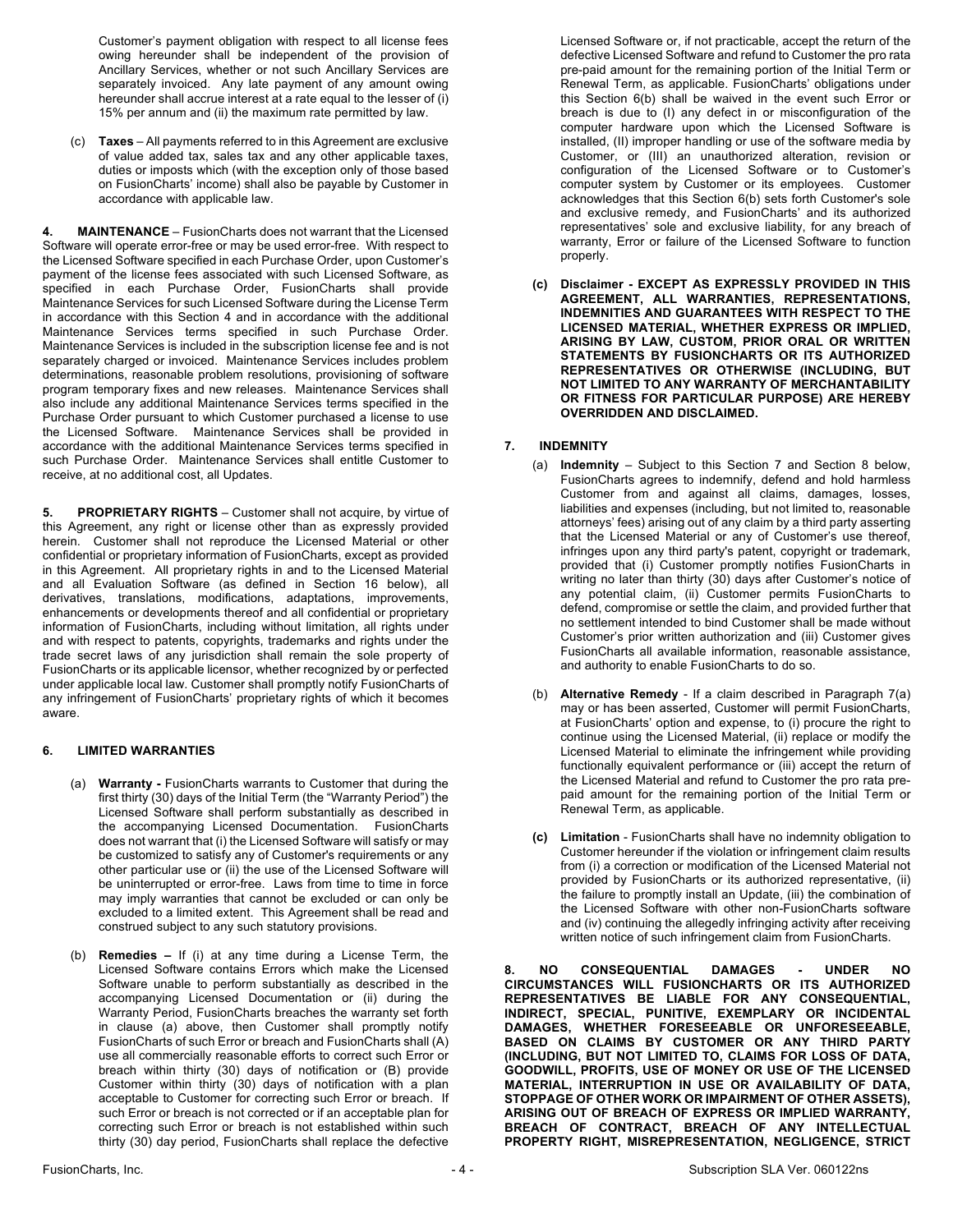**LIABILITY IN TORT OR OTHERWISE, EXCEPT ONLY IN THE CASE OF PERSONAL INJURY WHERE AND TO THE EXTENT THAT APPLICABLE LAW REQUIRES SUCH LIABILITY. IN NO EVENT WILL THE AGGREGATE LIABILITY INCURRED IN ANY ACTION OR PROCEEDING BY FUSIONCHARTS OR ITS AUTHORIZED REPRESENTATIVE EXCEED THE TOTAL AMOUNT ACTUALLY PAID BY CUSTOMER FOR THE SPECIFIC LICENSED SOFTWARE THAT DIRECTLY CAUSED THE DAMAGE.**

## **9. CONFIDENTIALITY**

- (a) **Confidentiality.** Customer acknowledges that the Licensed Materials incorporate confidential and proprietary information developed or acquired by or licensed to FusionCharts and that all results of testing of the Licensed Software, whether performed by Customer or another third party, are confidential. In no event will Customer publish or disclose the results of any testing or performance specifications of the Licensed Software without FusionCharts' express prior written consent. A party that receives Confidential Information (the "Receiving Party") from the other party (the "Disclosing Party") shall not: (i) export or reexport (within the meaning of US laws or other export control laws or regulations) any Confidential Information, except in strict compliance with US laws; (ii) reverse engineer any Confidential Information; or (iii) disclose or make available the Disclosing Party's Confidential Information to any of the Receiving Party's employees, agents, contractors or consultants or to any third parties, except those that have agreed in writing to be bound by terms and conditions substantially similar to, and no less restrictive with respect to limitations on use and disclosure, than those contained in this Agreement and each of which have a "need to know" in order to carry out the purposes set forth in this Agreement. Each party shall take all reasonable precautions necessary to safeguard the confidentiality of all Confidential Information disclosed by the other party, including those precautions (A) taken by the disclosing party to protect its own Confidential Information and (B) which the disclosing party or its authorized representative may reasonably request from time to time. Neither party shall allow the removal or defacement of any confidentiality or proprietary notice placed on the Confidential Information disclosed by the disclosing party. The placement of copyright notices on Confidential Information shall not constitute publication or otherwise impair their confidential nature of such information.
- **(b) Disclosure -** If an unauthorized use or disclosure of the disclosing party's Confidential Information occurs within the recipient party's enterprise, the recipient party will immediately notify the disclosing party or its authorized representative and take, at recipient party's expense, all steps which may be available to recover such Confidential Information and to prevent its subsequent unauthorized use or dissemination.

**10. TERMINATION** – Upon 30-days prior written notice to FusionCharts, Customer may terminate this Agreement; provided, however that Customer shall not be entitled to a refund (except as expressly set forth in Section 6(b) and 7(b)) of any amounts paid or a release from or cancellation, waiver or novation of any amount payable, and all such amounts payable or promised to be paid through the License Term shall automatically accelerate and be immediately due and payable and shall survive such termination of this Agreement. If Customer or any of Customer's employees, consultants, authorized representatives or permitted third parties breach any term or condition of this Agreement, FusionCharts may terminate this Agreement, without judicial or administrative resolution or obligation to refund. This Agreement will terminate automatically if Customer ceases to do business, becomes insolvent, goes or is put into receivership or liquidation, passes a resolution for its winding up (other than for the purpose of reconstruction or amalgamation) or for any of the foregoing, makes an arrangement for the benefit of its creditors, enters into bankruptcy, suspension of payments, moratorium, reorganization or any other proceeding that relates to insolvency or protection of creditors' rights or takes or suffers any similar action in consequence of debt. Upon the termination of this Agreement for any reason and upon expiration of the License Term, all rights granted to Customer hereunder will cease, and Customer will promptly (i) purge the Licensed Software and any related Updates from all of Customer's computer systems, storage media and other files, (ii) destroy the Licensed

Material and all copies thereof and (iii) deliver to FusionCharts an affidavit certifying that Customer has complied with these termination obligations. The provision of Sections 1, 3, 8 through 15 and 17 shall survive the termination of this Agreement.

**11. U.S. EXPORT RESTRICTIONS** - Customer acknowledges that the Licensed Materials and all related technical information, documents and materials are subject to export controls under the U.S. Export Administration Regulations. Customer covenants and agrees to comply with all import and export control regulations of the United States with respect to the Licensed Material. Customer acknowledges that it may not re-export or divert the Licensed Material or any related technical information, document or material, or direct derivatives thereof, to any country set forth on the U.S. Department of Commerce's State Sponsors of Terrorism (currently, Cuba, Iran, North Korea, and Syria), including any future changes to the government's list of State Sponsors of Terrorism.

**12. EQUITABLE RELIEF** – The parties recognize that Sections 5, 9, 11 and 17(h) are necessary for the protection of the business and goodwill of the parties and are considered by the parties to be reasonable for such purpose. The parties agree that any breach of such Sections would cause the other party substantial and irreparable damage and therefore, in the event of any such breach, in addition to other remedies which may be available, the non-breaching party shall have the right to seek specific performance and other injunctive and equitable relief in a court of law.

**13. LICENSE KEY & USE REPORTING** - Customer acknowledges that a security code owned and controlled by FusionCharts or its subsidiaries (the "License Key") is required to render the Licensed Software operational on Customer's computer hardware during the License Term. Once utilized to install the Licensed Software on Customer's computer hardware, no other security code will be required for the Licensed Material to operate on such computer hardware in accordance with the terms and restrictions contained in this Agreement and no other disabling device will prevent the Licensed Software from operating on Customer's computer hardware during the License Term. Further, Customer acknowledges that the License Key shall expire upon the expiration of the current License Term and that upon such expiration the Licensed Software shall cease to operate unless and until another License Key is obtained from FusionCharts. Customer shall not attempt to crack, alter or otherwise derive the License Key. FusionCharts shall promptly (which in the event of any renewal of a License Term shall be prior to expiration of the current License Term) provide Customer with all necessary License Keys upon renewal of each License Term and upon any authorized transfer of the Licensed Software to any other hardware equipment permitted under Section 2(b) of this Agreement. FusionCharts reserves the right to gather data on license usage by Customer for each item of Licensed Software, including License Key numbers, server IP addresses, email addresses of users, domain counts and other information deemed relevant, to ensure that the Licensed Software is being used in accordance with the terms of this Agreement. FusionCharts expressly prohibits domain count overrides without prior written approval. Customer hereby consents to FusionCharts gathering and processing such usage information and agrees not to block, electronically or otherwise, the transmission of data required for compliance with this Agreement. Any unauthorized use of the Licensed Software by Customer or other use by Customer in violation of the restrictions contained herein shall be deemed a material breach of this Agreement. In addition to the foregoing, within ten (10) business days of Customer's receipt of FusionCharts' written request, Customer shall provide to FusionCharts a written report certifying to FusionCharts the number of licenses for Licensed Software installed, used or accessed by Customer, the identity of the applicable servers, hardware or computers upon which such licenses are installed and, to the extent applicable, the installation location and location and number of users accessing such licenses, together with such other information as may be requested by FusionCharts and necessary to confirm Customer's compliance with the terms of this Agreement. The auditing, reporting and certification rights and obligations set forth in this Section 13 shall survive termination of this Agreement for a period of eighteen months..

**14. ENFORCEABILITY** - If for any reason a court of competent jurisdiction finds any provision of this Agreement, or portion thereof, to be unenforceable, void, invalid or illegal, that provision shall be enforced to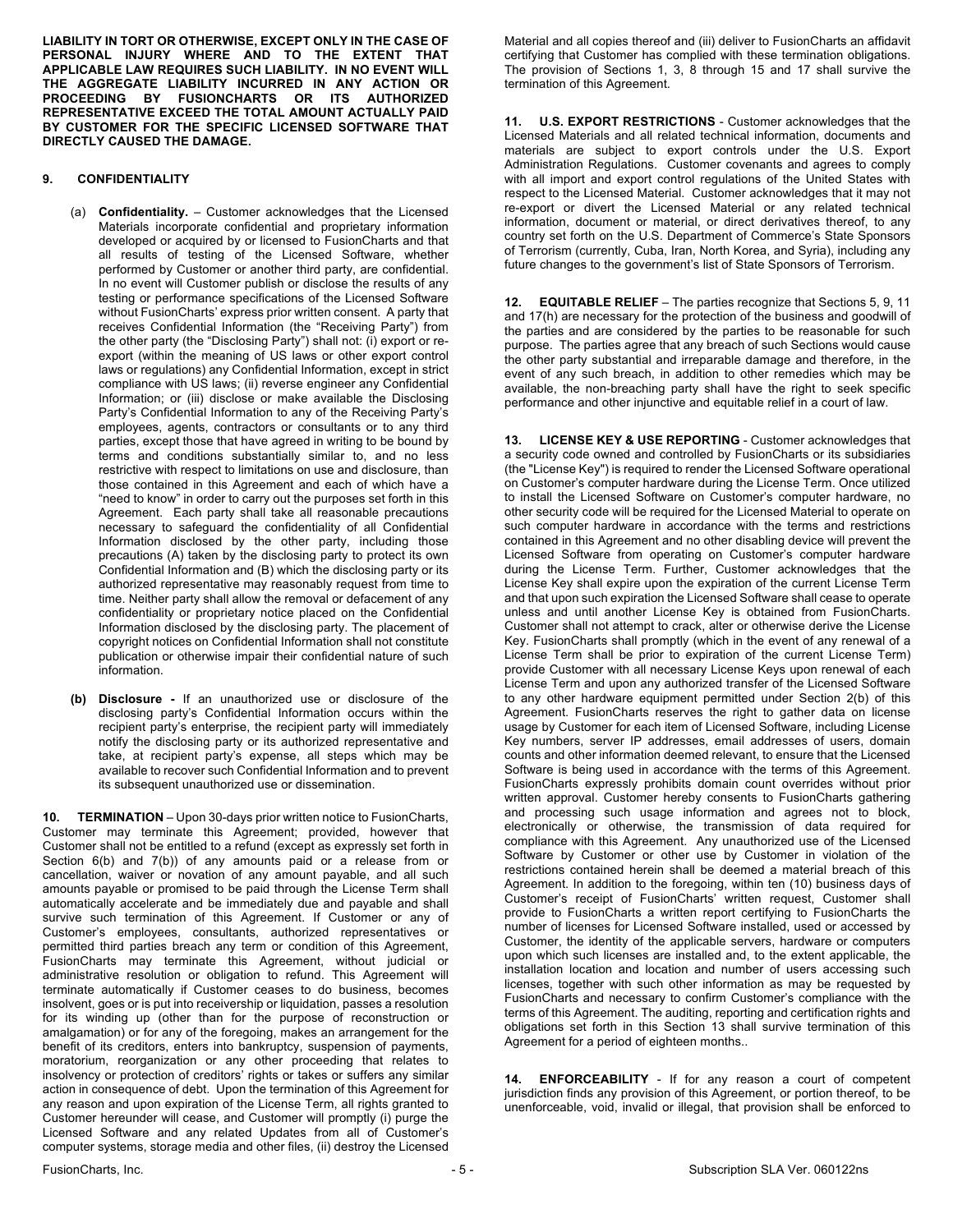the maximum extent permissible so as to effect the intent of the parties, and the remainder of this Agreement shall continue in full force and effect.

### **15. ENTIRE AGREEMENT**

- (a) Customer acknowledges that it has read this Agreement, understands it and agrees to be bound by its terms. Customer and FusionCharts further agree that, subject to clause (b) below, this Agreement, together with all Purchase Orders delivered in connection herewith and all exhibits, schedules and annexes hereto, is the complete and exclusive statement of the agreement between Customer and FusionCharts and supersedes all proposals, oral or written, and all other communications between the parties relating to the subject matter of this Agreement, including any shrink-wrap agreements, click-wrap agreements or demo or trial agreements which may accompany the Licensed Material or which may have been previously in force between the parties. Subject to clause (b) below, this Agreement may not be amended, modified, supplemented or altered except by a written agreement that is signed by both parties.
- **(b) UNDER NO CIRCUMSTANCES MAY THE TERMS OF THIS AGREEMENT OR ANY FUSIONCHARTS PURCHASE ORDER BE AMENDED, MODIFIED, SUPPLEMENTED, ALTERED, SUPERSEDED OR REPLACED BY ANY NON-FUSIONCHARTS INVOICE OR NON-FUSIONCHARTS PURCHASE ORDER OR OTHER SIMILAR INSTRUMENT DELIVERED BY CUSTOMER TO FUSIONCHARTS. EACH PARTY ACKNOWLEDGES AND AGREES THAT, AS A CONVENIENCE TO CUSTOMER AND ONLY FOR CUSTOMER'S INTERNAL ACCOUNTING PROCEDURES, CUSTOMER MAY DELIVER TO FUSIONCHARTS A CUSTOMER INVOICE OR CUSTOMER PURCHASE ORDER OR OTHER SIMILAR DOCUMENT FOR ANY TRANSACTION CONTEMPLATED HEREUNDER AND THAT NO ACTION BY FUSIONCHARTS, INCLUDING FUSIONCHARTS' DELIVERY OF ANY LICENSED MATERIALS OR ACCEPTANCE OF PAYMENT, SHALL BE DEEMED TO BE ACCEPTANCE OF ANY OF THE TERMS OR CONDITIONS CONTAINED IN SUCH CUSTOMER INVOICE OR CUSTOMER PURCHASE ORDER OR OTHER SIMILAR INSTRUMENT AND SUCH TERMS AND CONDITIONS SHALL BE VOID AND OF NO FORCE OR EFFECT, UNLESS ACCEPTED BY FUSIONCHARTS PURSUANT TO A WRITTEN INSTRUMENT SIGNED BY BOTH PARTIES.**

### **16. TRIAL LICENSE**

- (a) If Customer has installed Evaluation Software (as defined below) and Customer is authorized by FusionCharts to evaluate such Evaluation Software (as defined below), then only the terms and conditions of this Section 16 (including those Sections of this Agreement incorporated in this Section 16 by reference) will govern Customer's temporary use of such Evaluation Software (and no other terms of this Agreement shall apply to Customer or govern Customer's use of Evaluation Software) and upon subscription to a commercial license for such Evaluation Software, this entire Agreement, exclusive of this Section 16, shall apply to Customer and govern all use of such commercial Licensed Material.
- (b) FusionCharts is the owner and provider of certain proprietary software and documentation that Customer may request to use, from time to time, on a temporary basis for the sole purpose of testing and evaluating such software prior to purchasing a commercial term license for such software ("Evaluation Software"). All installation and usage of Evaluation Software by Customer requires a temporary License Key or trial License Key to be issued by FusionCharts and Customer is only permitted to use Evaluation Software during the term of the temporary License Key or trial License Key issued by FusionCharts.
- (c) Evaluation Software is provided to Customer solely for evaluation purposes for Customer's own testing and evaluation purposes (an "Evaluation") and upon delivering a temporary License Key or trial License Key to Customer, FusionCharts hereby grants Customer a non-transferable, nonexclusive, limited license to operate and use the Evaluation Software for such

Evaluation during the period commencing on the date Customer downloads the Evaluation Software and ending on the expiration of the temporary License Key or trial License Key (including any extensions thereof authorized by FusionCharts, the "Evaluation Period"). Customer agrees not to cause or permit the reverse engineering, disassembly, modification, translation or decompilation of any Evaluation Software. Customer shall not copy the Evaluation Software, or create or develop any derivative software based upon the Evaluation Software.

- (d) Customer acknowledges that all Evaluation Software incorporates confidential and proprietary information developed or acquired by or licensed to FusionCharts and that all results of testing of the Evaluation Software, whether performed by Customer or another third party, are confidential. In no event will Customer publish or disclose the results of any testing or performance specifications of the Evaluation Software without FusionCharts' express prior written consent. Customer shall not remove or deface of any confidentiality or proprietary notice placed on the Evaluation Software. The placement of copyright notices on Evaluation Software shall not constitute publication or otherwise impair their confidential nature of such information.
- **(e) ALL EVALUATION SOFTWARE PROVIDED BY FUSIONCHARTS IS DELIVERED "AS IS, WHERE IS" AND FUSIONCHARTS SPECIFICALLY DISCLAIMS ANY AND ALL WARRANTIES OF ANY KIND INCLUDING WARRANTIES OF MERCHANTABILITY AND FITNESS FOR A PARTICULAR PURPOSE. FUSIONCHARTS DOES NOT WARRANT THAT THE EVALUATION SOFTWARE WILL OPERATE WITHOUT INTERRUPTION OR BE ERROR FREE. UNDER NO**   $CIRCUMSTANCES$ **AUTHORIZED REPRESENTATIVES BE LIABLE FOR ANY CONSEQUENTIAL, INDIRECT, SPECIAL, PUNITIVE, EXEMPLARY OR INCIDENTAL DAMAGES, WHETHER FORE-SEEABLE OR UNFORESEEABLE OR WHETHER BASED ON CLAIMS BY CUSTOMER OR ANY THIRD PARTY, ARISING OUT OF OR RELATED TO CUSTOMER'S USE OF EVALUATION SOFTWARE. IN NO EVENT WILL THE AGGREGATE LIABILITY OF FUSIONCHARTS OR ITS AUTHORIZED REPRESENTATIVES INCURRED IN ANY ACTION OR PROCEEDING RELATING TO CUSTOMER'S USE OF EVALUATION SOFTWARE EXCEED ONE HUNDRED DOLLARS.**
- (f) The Evaluation and the evaluation license granted under this Section 16 shall automatically terminate immediately upon the earliest of (i) the expiration of the Evaluation Period, (ii) the date upon which Customer purchases a commercial license for such Evaluation Software and (iii) the date upon which either party notifies the other party of its termination of the Evaluation. Upon expiration of the Evaluation Period or the Evaluation, Customer shall cease using and shall uninstall and destroy the Evaluation Software unless Customer has purchased a commercial license for such Evaluation Software on or prior to such expiration.
- (g) Sections 1, 5, 8, 11, 14, 15 and 17(a) through 17(g) of this Agreement shall be deemed incorporated by this reference in this Section 16 and the Evaluation license granted under this Section 16.

## **17. MISCELLANEOUS**

(a) Customer shall not assign, delegate or otherwise transfer this Agreement or any of its rights or obligations hereunder to any other person or entity, whether by contract, merger or by operation of the law, without FusionCharts' prior written consent. In the event of any merger of Customer or a sale of substantially all of the assets of Customer in which Customer is not the surviving entity, Customer may assign or transfer any licenses granted under this Agreement; provided, that Customer provides FusionCharts with written notice of such transfer within thirty days of such merger or sale. Any assignment or delegation in breach of this Section 17(a) shall be void. This Agreement shall be binding upon the parties hereto and shall inure to the benefit of the parties hereto and their respective permitted successors and assigns.